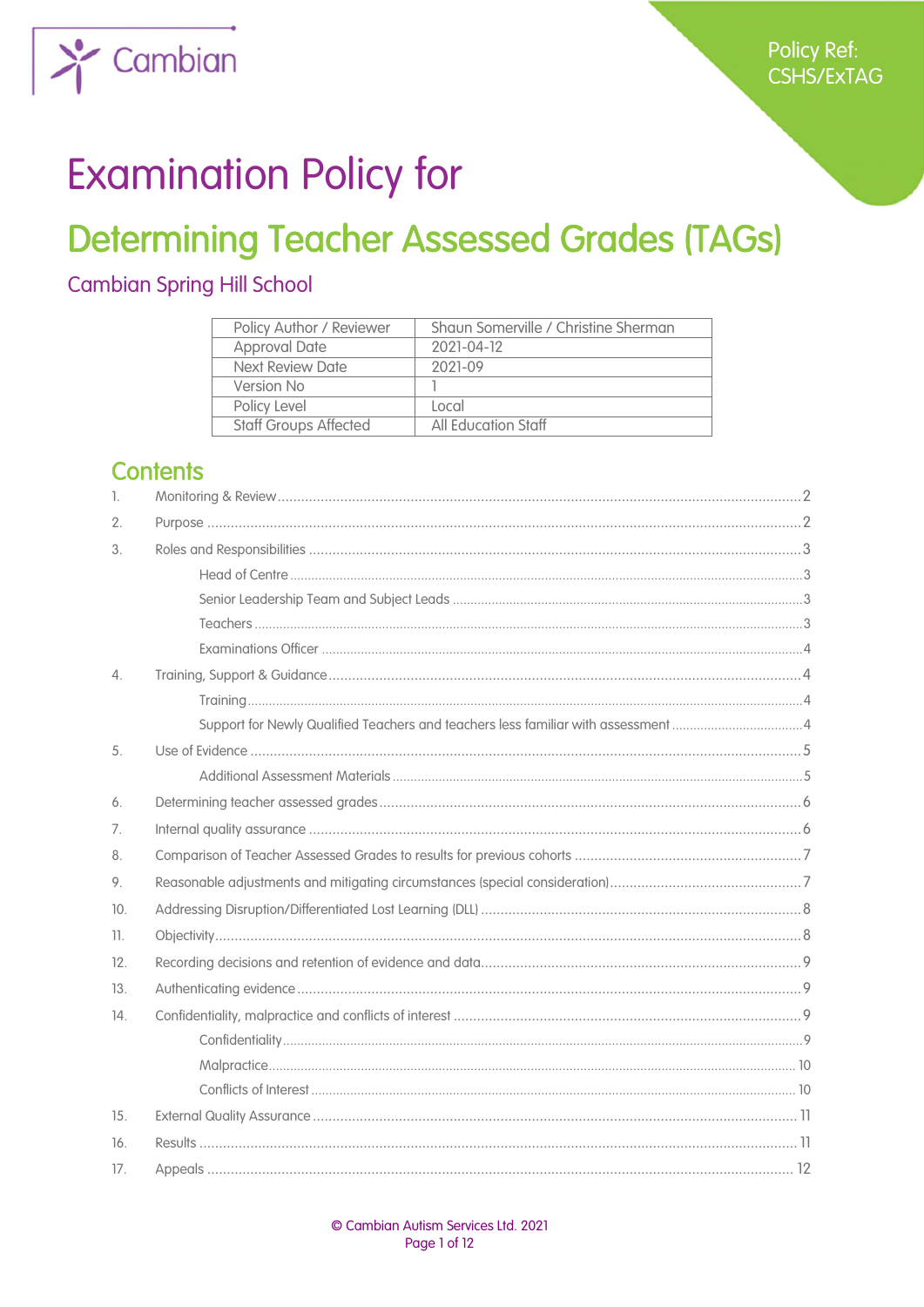

#### <span id="page-1-0"></span>1. Monitoring & Review

The Policy Author will undertake a formal review of this policy for the purpose of monitoring and of the efficiency with which the related duties have been discharged, by no later one year from the date of approval shown above, or earlier if significant changes to the systems and arrangements take place, or if legislation, regulatory requirements or best practice guidelines so require.

Signed:

IT Administration **Principal** April 2021 April 2021

Shaun Somerville Shaun Samantha Campbell

#### <span id="page-1-1"></span>2. Purpose

This section provides details of the purpose of this document, as appropriate to our centre.

The purpose of this policy is:

- To ensure that teacher assessed grades are determined fairly, consistently, free from bias and effectively within and across departments.
- To ensure the operation of effective processes with clear guidelines and support for staff.
- To ensure that all staff involved in the processes clearly understand their roles and responsibilities.
- To support teachers to take evidence-based decisions in line with Joint Council for Qualifications guidance.
- To ensure the consideration of historical centre data in the process, and the appropriate decision making in respect of, teacher assessed grades.
- To support a high standard of internal quality assurance in the allocation of teacher assessed grades.
- To support our centre in meeting its obligations in relation to equality legislation.
- To ensure our centre meets all requirements set out by the Department of Education, Ofqual, the Joint Council for Qualifications and awarding organisations for Summer 2021 qualifications.
- To ensure the process for communicating to candidates and their parents/carers how they will be assessed is clear, in order to give confidence.

Policy Ref: CSHS/ExTAG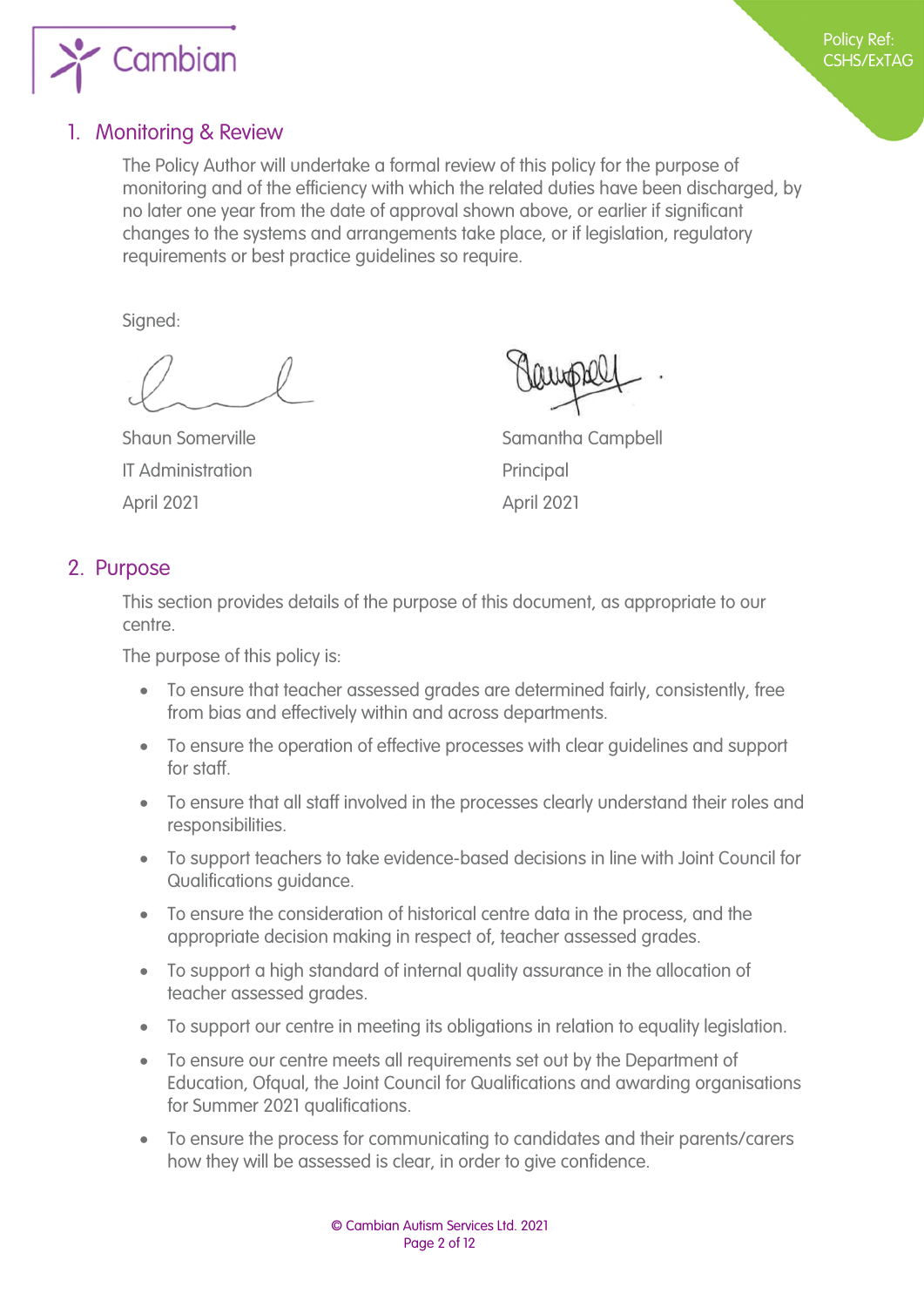

#### <span id="page-2-1"></span>3. Roles and Responsibilities

<span id="page-2-0"></span>This section gives details of the roles and responsibilities within our centre.

#### <span id="page-2-2"></span>Head of Centre

- Our Head of Centre, Samantha Campbell, will be responsible for approving our policy for determining teacher assessed grades.
- Our Head of Centre has overall responsibility for the school as an examinations centre and will ensure that clear roles and responsibilities of all staff are defined.
- Our Head of Centre will confirm that teacher assessed grade decisions represent the academic judgement made by teachers and that the checks in place ensure these align with the guidance on standards provided by awarding organisations.
- Our Head of Centre will ensure a robust internal quality assurance process has been produced and signed-off in advance of results being submitted.

#### <span id="page-2-3"></span>Senior Leadership Team and Subject Leads

Our Senior Leadership Team and Subject Leads will:

- provide training and support to our other staff.
- support the Head of Centre in the quality assurance of the final teacher assessed grades.
- ensure an effective approach within and across departments and authenticating the preliminary outcome from single teacher subjects.
- be responsible for ensuring staff have a clear understanding of the internal and external quality assurance processes and their role within it.
- ensure that all teachers within their department make consistent judgements about student evidence in deriving a grade.
- ensure all staff conduct assessments under the appropriate levels of control with reference to guidance provided by the Joint Council for Qualifications.
- ensure teachers have the information required to make accurate and fair judgments.
- ensure that a Subject Lead Checklist is completed for each qualification that they are submitting.

#### <span id="page-2-4"></span>Teachers

Our teachers will:

 ensure they conduct assessments under our centre's appropriate levels of control and have sufficient evidence, in line with this Centre Policy and guidance from the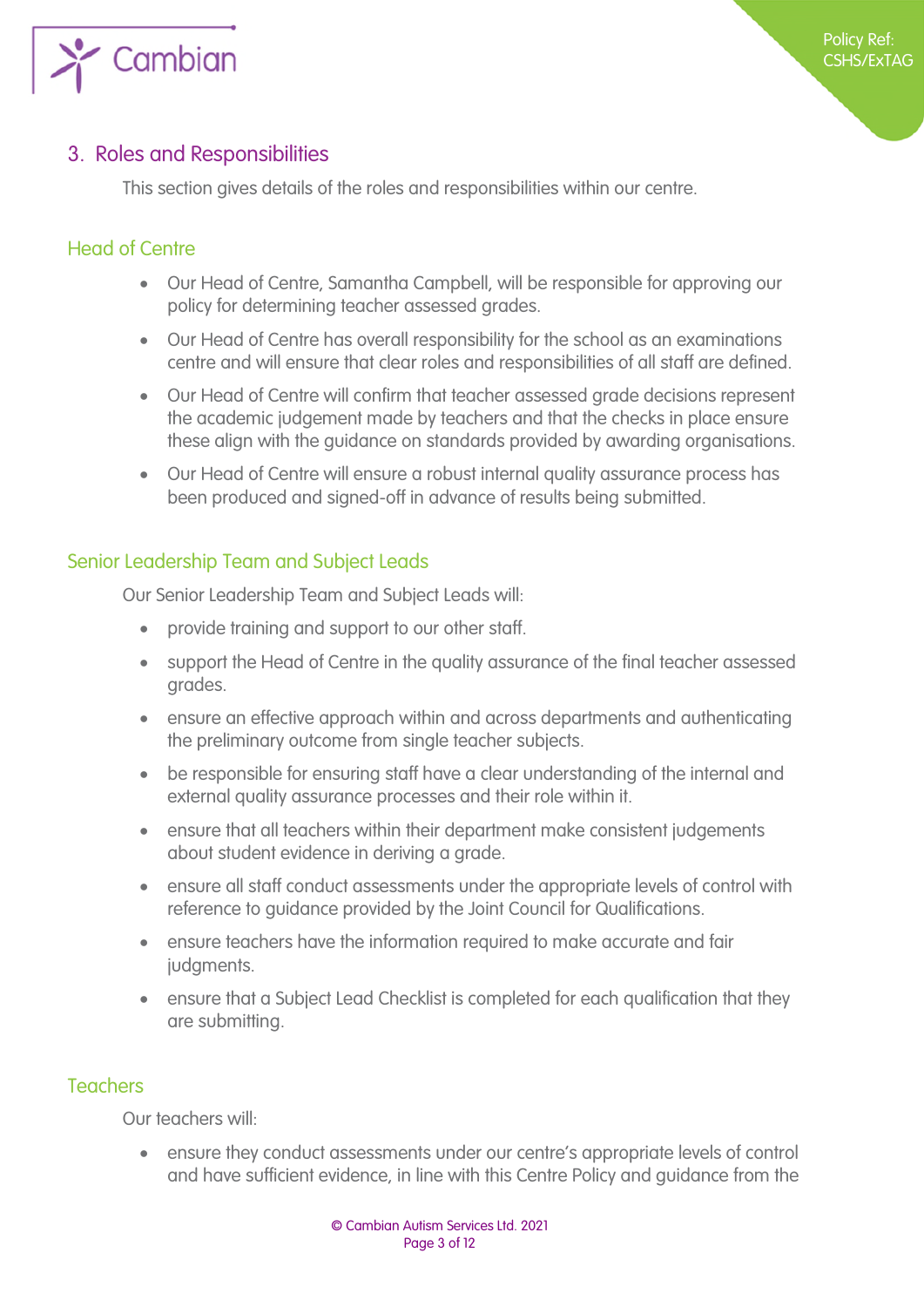

Joint Council for Qualifications, to provide teacher assessed grades for each student they have entered for a qualification.

- ensure that the teacher assessed grade they assign to each student is a fair, valid and reliable reflection of the assessed evidence available for each student.
- make judgements based on what each student has been taught and what they have been assessed on, as outlined in the section on grading in the main JCQ guidance.
- produce an Assessment Record for each subject cohort, that includes the nature of the assessment evidence being used, the level of control for assessments considered, and any other evidence that explains the determination of the final teacher assessed grades. Any necessary variations for individual students will also be recorded.
- securely store and be able to retrieve sufficient evidence to justify their decisions.

#### <span id="page-3-0"></span>Examinations Officer

 $\sum_{i=1}^{\infty}$  Cambian

Our Examinations Officer will:

 be responsible for the administration of our final teacher assessed grades and for managing the post-results services.

#### <span id="page-3-1"></span>4. Training, Support & Guidance

#### <span id="page-3-2"></span>**Training**

This section provides details of the approach our centre will take to training, support and guidance in determining teacher assessed grades this year.

- Teachers involved in determining grades in our centre will attend any centre-based training to help achieve consistency and fairness to all students.
- Teachers will engage fully with all training and support that has been provided by the Joint Council for Qualifications and the awarding organisations.

#### <span id="page-3-3"></span>Support for Newly Qualified Teachers and teachers less familiar with assessment

This section provides details of our approach to training, support and guidance for newly qualified teachers and teachers less familiar with assessment.

- We will provide mentoring from experienced teachers to NQTs and teachers less familiar with assessment.
- We will put in place additional internal reviews of teacher assessed grades for NQTs and other teachers as appropriate.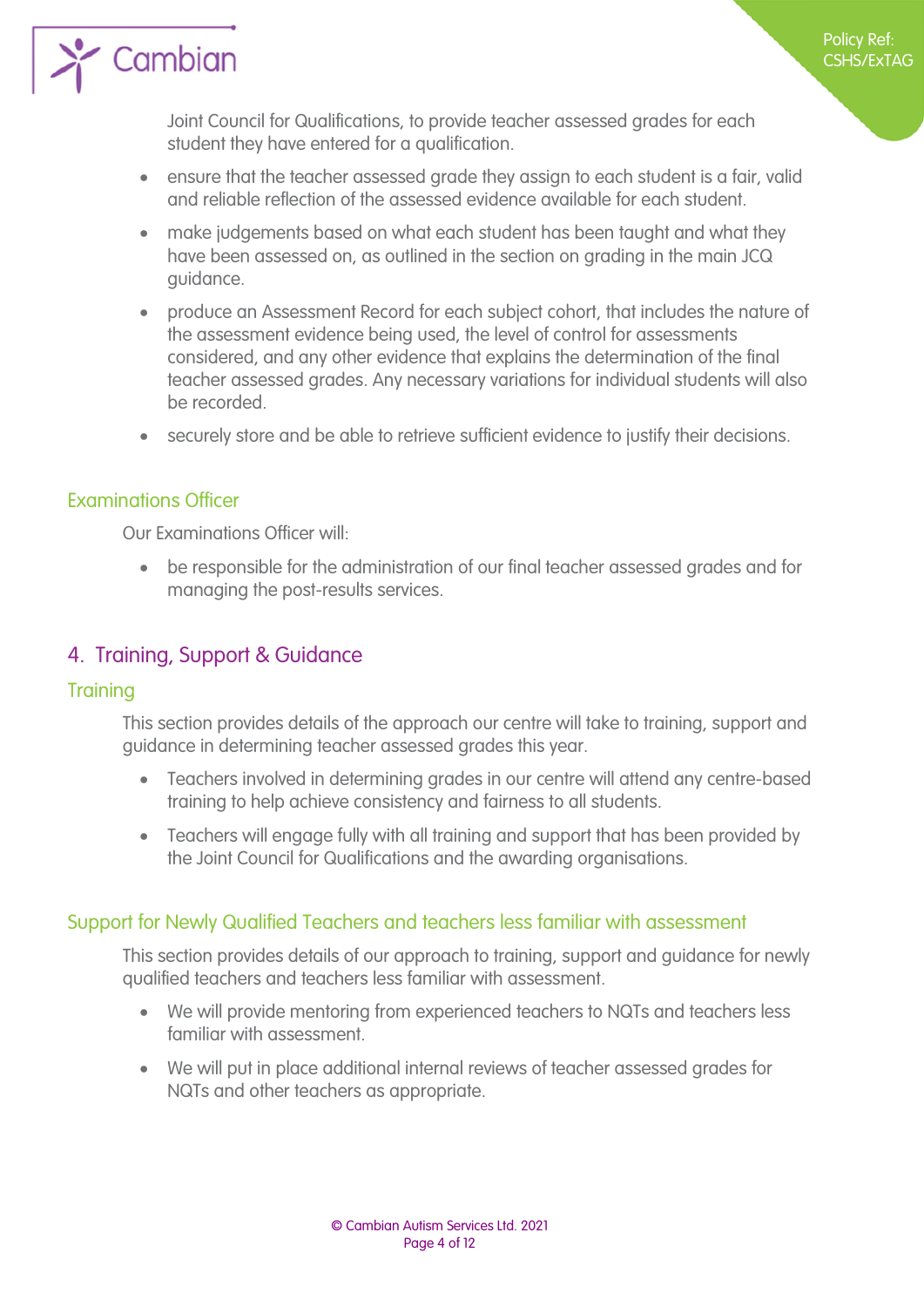

#### <span id="page-4-0"></span>5. Use of Evidence

This section gives details in relation to our use of evidence.

- Teachers making judgements will have regard to the Ofqual Head of Centre guidance on recommended evidence, and further guidance provided by awarding organisations.
- All candidate evidence used to determine teacher assessed grades, and associated documentation, will be retained and made available for the purposes of external quality assurance and appeals.
- We will be using student work produced in response to assessment materials provided by our awarding organisation(s), including groups of questions, past papers or similar materials such as practice or sample papers.
- We will use non-exam assessment work (often referred to as coursework), even if this has not been fully completed.
- We will use student work produced in centre-devised tasks that reflect the specification, that follow the same format as awarding organisation materials, and have been marked in a way that reflects awarding organisation mark schemes.
- We will use substantial class or homework (including work that took place during remote learning).
- We will use internal tests taken by pupils.
- We will use mock exams taken over the course of study.
- We will use records of a student's capability and performance over the course of study in performance-based subjects such as music, drama and PE.

#### <span id="page-4-1"></span>Additional Assessment Materials

- We will use additional assessment materials to give students the opportunity to show what they know, understand or can do in an area of content that has been taught but not yet assessed.
- We will use additional assessment materials to give students an opportunity to show improvement, for example, to validate or replace an existing piece of evidence.
- We will use additional assessment materials to support consistency of judgement between teachers or classes by giving everyone the same task to complete.
- We will combine and/or remove elements of questions where, for example, a multi-part question includes a part which focuses on an element of the specification that hasn't been taught.

Our centre will ensure the appropriateness of evidence and balance of evidence in arriving at grades in the following ways: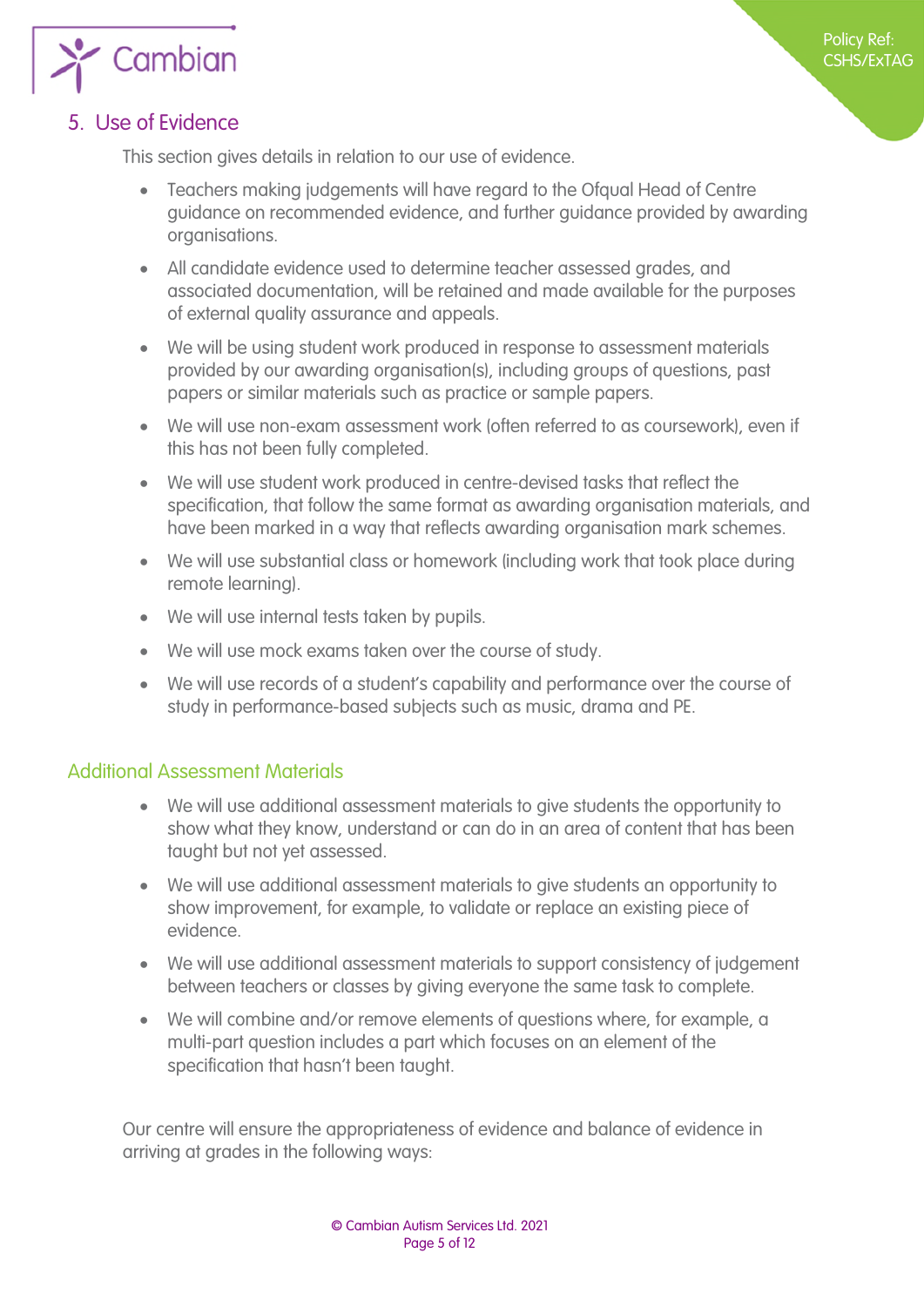

- We will consider the level of control under which an assessment was completed, for example, whether the evidence was produced under high control and under supervision or at home.
- We will ensure that we are able to authenticate the work as the student's own, especially where that work was not completed within the school or college.
- We will consider the limitations of assessing a student's performance when using assessments that have been completed more than once, or drafted and redrafted, where this is not a skill being assessed.
- We will consider the specification and assessment objective coverage of the assessment.
- We will consider the depth and breadth of knowledge, understanding and skills assessed, especially higher order skills within individual assessments.

#### <span id="page-5-0"></span>6. Determining teacher assessed grades

We give details here of our centre's approach to awarding teacher assessed grades.

- Our teachers will determine grades based on evidence which is commensurate with the standard at which a student is performing, i.e. their demonstrated knowledge, understanding and skills across the content of the course they have been taught.
- Our teachers will record how the evidence was used to arrive at a fair and objective grade, which is free from bias.
- Our teachers will produce an Assessment Record for each subject cohort and will share this with their Subject Lead. Any necessary variations for individual students will also be shared.

#### <span id="page-5-1"></span>7. Internal quality assurance

This section gives details of our approach to internal standardisation, within and across subject departments.

- We will ensure that all teachers involved in deriving teacher assessed grades read and understand this Centre Policy document.
- In subjects where there is more than one teacher and/or class in the department, we will ensure that our centre carries out an internal standardisation process.
- We will ensure that all teachers are provided with training and support to ensure they take a consistent approach to:
	- o Arriving at teacher assessed grades
	- o Marking of evidence
	- o Reaching a holistic grading decision
	- o Applying the use of grading support and documentation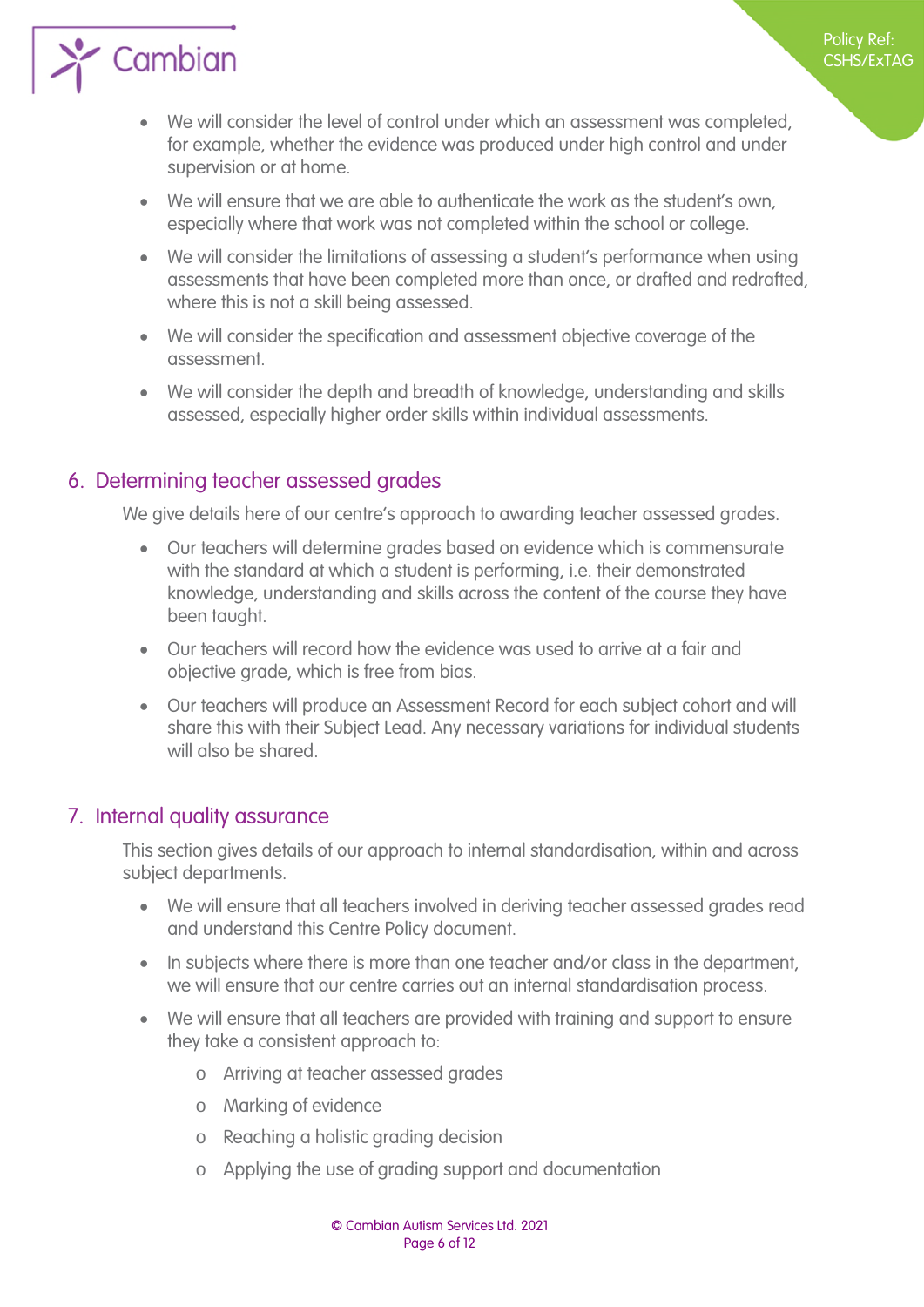



 $\sum$  Cambian

- We will ensure that the Assessment Record will form the basis of internal standardisation and discussions across teachers to agree the awarding of teacher assessed grades.
- Where necessary, we will review and reflect on individual grading decisions to ensure alignment with the standards as outlined by our awarding organisation(s).
- Where appropriate, we will amend individual grade decisions to ensure alignment with the standards as outlined by our awarding organisation(s).
- Where there is only one teacher involved in marking assessments and determining grades, then the output of this activity will be reviewed through internal standardisation meetings with SLT and subject leads.
- In respect of equality legislation, we will consider the range of evidence for students of different protected characteristics that are included in our internal standardisation.

#### <span id="page-6-1"></span>8. Comparison of Teacher Assessed Grades to results for previous cohorts

<span id="page-6-0"></span>We are a small independent school that caters for students with a primary diagnosis of autism and all have an Education, Health and Care plan. The number of students undertaking GCSE's varies significantly from year to year and therefore it would be unreliable to make a comparison between years like mainstream schools.

However, we will provide a succinct narrative on the outcomes to demonstrate the any significant divergence from the qualifications-levels profiles attained in previous years based on the student profiles.

#### <span id="page-6-2"></span>9. Reasonable adjustments and mitigating circumstances (special consideration)

This section gives details of our approach to access arrangements and mitigating circumstances (special consideration).

- Where students have agreed access arrangements or reasonable adjustments (for example a reader or scribe) we will make every effort to ensure that these arrangements are in place when assessments are being taken.
- Where an assessment has taken place without an agreed reasonable adjustment or access arrangement, we will remove that assessment from the basket of evidence and alternative evidence obtained.
- Where illness or other personal circumstances might have affected performance in assessments used in determining a student's standard of performance, we will take account of this when making judgements.
- We will record, as part of the Assessment Record, how we have incorporated any necessary variations to take account of the impact of illness or personal circumstances on the performance of individual students in assessments.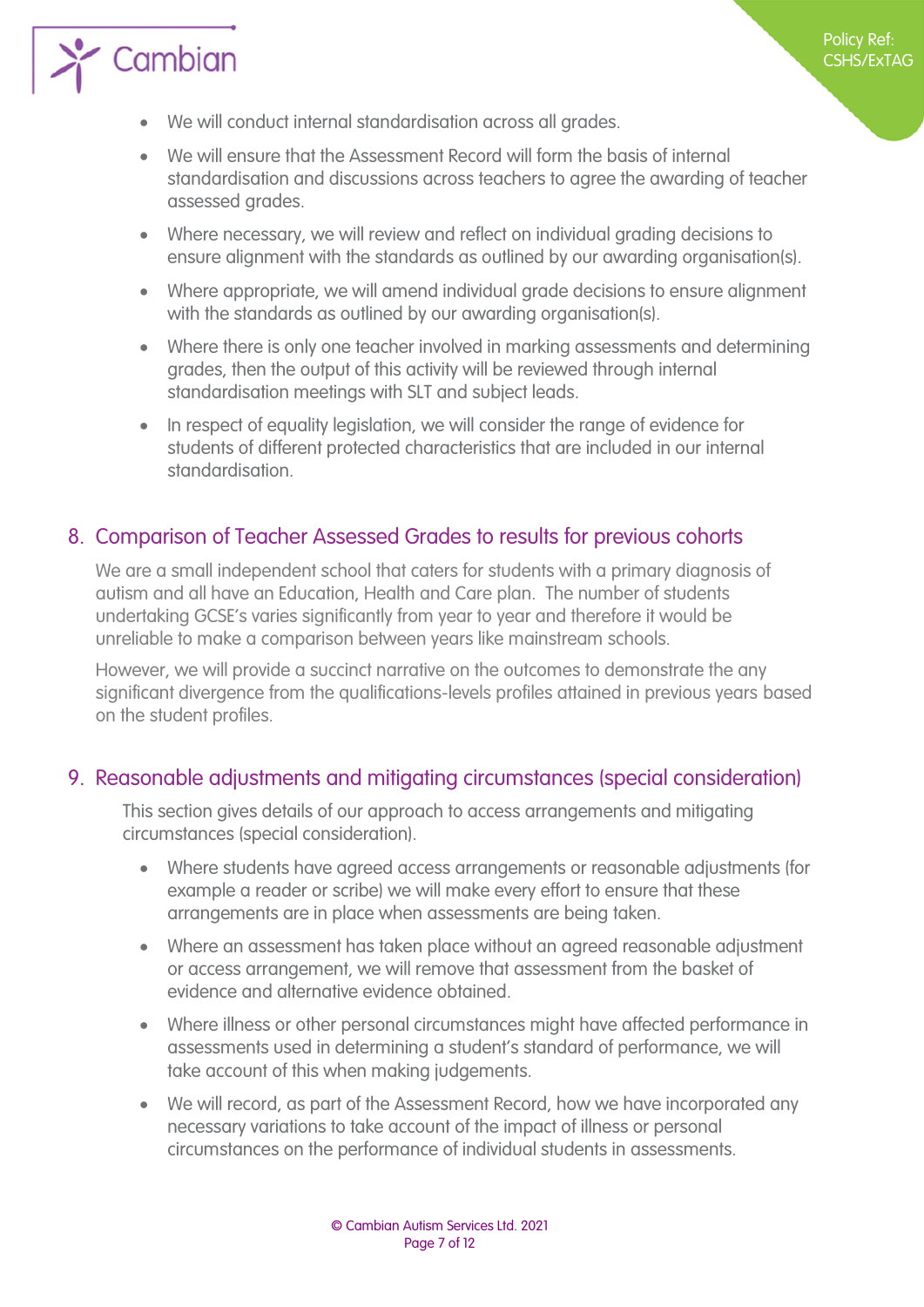

 To ensure consistency in the application of Special Consideration, we will ensure [all teachers have read and understood the document: https://www.jcq.org.uk/wp](https://www.jcq.org.uk/wp-content/uploads/2020/08/A-guide-to-the-spec-con-process-202021-Website-version.pdf)content/uploads/2020/08/A-guide-to-the-spec-con-process-202021-Website[version.pdf](https://www.jcq.org.uk/wp-content/uploads/2020/08/A-guide-to-the-spec-con-process-202021-Website-version.pdf)

Policy Ref: CSHS/ExTAG

#### <span id="page-7-0"></span>10.Addressing Disruption/Differentiated Lost Learning (DLL)

This section gives details of our approach to address disruption or differentiated lost teaching.

 Teacher assessed grades will be determined based on evidence of the content that has been taught and assessed for each student.

#### <span id="page-7-1"></span>11. Objectivity

This section gives a summary of the arrangements in place within our centre in relation to objectivity.

Staff will fulfil their duties and responsibilities in relation to relevant equality and disability legislation.

Senior Leaders, Subject Leads and Centre will consider:

- sources of unfairness and bias (situations/contexts, difficulty, presentation and format, language, conditions for assessment, marker preconceptions);
- how to minimise bias in questions and marking and hidden forms of bias); and
- bias in teacher assessed grades.

To ensure objectivity, all staff involved in determining teacher assessed grades will be made aware that:

- unconscious bias can skew judgements;
- the evidence presented should be valued for its own merit as an indication of performance and attainment;
- teacher assessed grades should not be influenced by candidates' positive or challenging personal circumstances, character, behaviour, appearance, socioeconomic background, or protected characteristics;
- unconscious bias is more likely to occur when quick opinions are formed; and

Our internal standardisation process will help to ensure that there are different perspectives to the quality assurance process.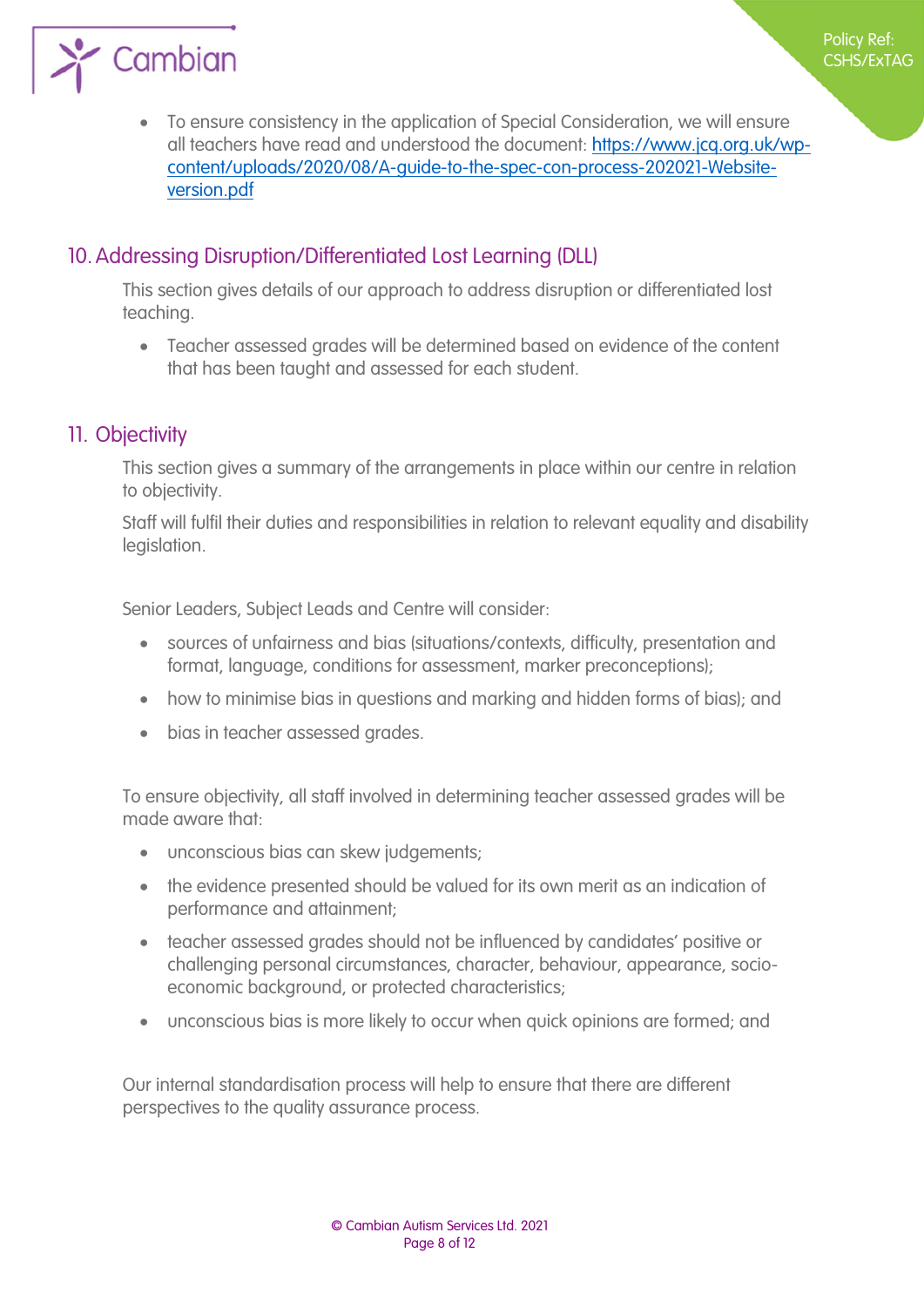

#### <span id="page-8-1"></span>12. Recording decisions and retention of evidence and data

<span id="page-8-0"></span>This section outlines our approach to recording decisions and retaining evidence and data.

- We will ensure that Teachers and Subject Leads maintain records that show how the teacher assessed grades process operated, including the rationale for decisions in relation to individual marks/grades.
- We will ensure that evidence is maintained across a variety of tasks to develop a holistic view of each student's demonstrated knowledge, understanding and skills in the areas of content taught.
- We will put in place recording requirements for the various stages of the process to ensure the accurate and secure retention of the evidence used to make decisions.
- We will comply with our obligations regarding data protection legislation.
- We will ensure that the grades accurately reflect the evidence submitted.
- We will ensure that evidence is retained electronically or on paper in a secure centre-based system that can be readily shared with our awarding organisation(s).

#### <span id="page-8-2"></span>13.Authenticating evidence

This section of our Centre Policy details the mechanisms in place to ensure that teachers are confident in the authenticity of evidence, and the process for dealing with cases where evidence is not thought to be authentic.

- Robust mechanisms, such as question and answer sessions with students where work has been completed remotely, comparisons of work at home and in school, reminding candidates of risks of getting help at home and school that could constitute over assistance will be in place to ensure that teachers are confident that work used as evidence is the students' own and that no inappropriate levels of support have been given to students to complete it, either within the centre or at home.
- It is understood that awarding organisations will investigate instances where it appears evidence is not [authentic. We will follow all guidance provided by](https://www.jcq.org.uk/summer-2021-arrangements/)  awarding organisations [https://www.jcq.org.uk/summer-2021-arrangements/] to support these determinations of authenticity.

#### <span id="page-8-3"></span>14.Confidentiality, malpractice and conflicts of interest

#### <span id="page-8-4"></span>**Confidentiality**

This section details the measures in place in our centre to maintain the confidentiality of grades, while sharing information regarding the range of evidence on which the grades will be based.

 All staff involved have been made aware of the need to maintain the confidentiality of teacher assessed grades.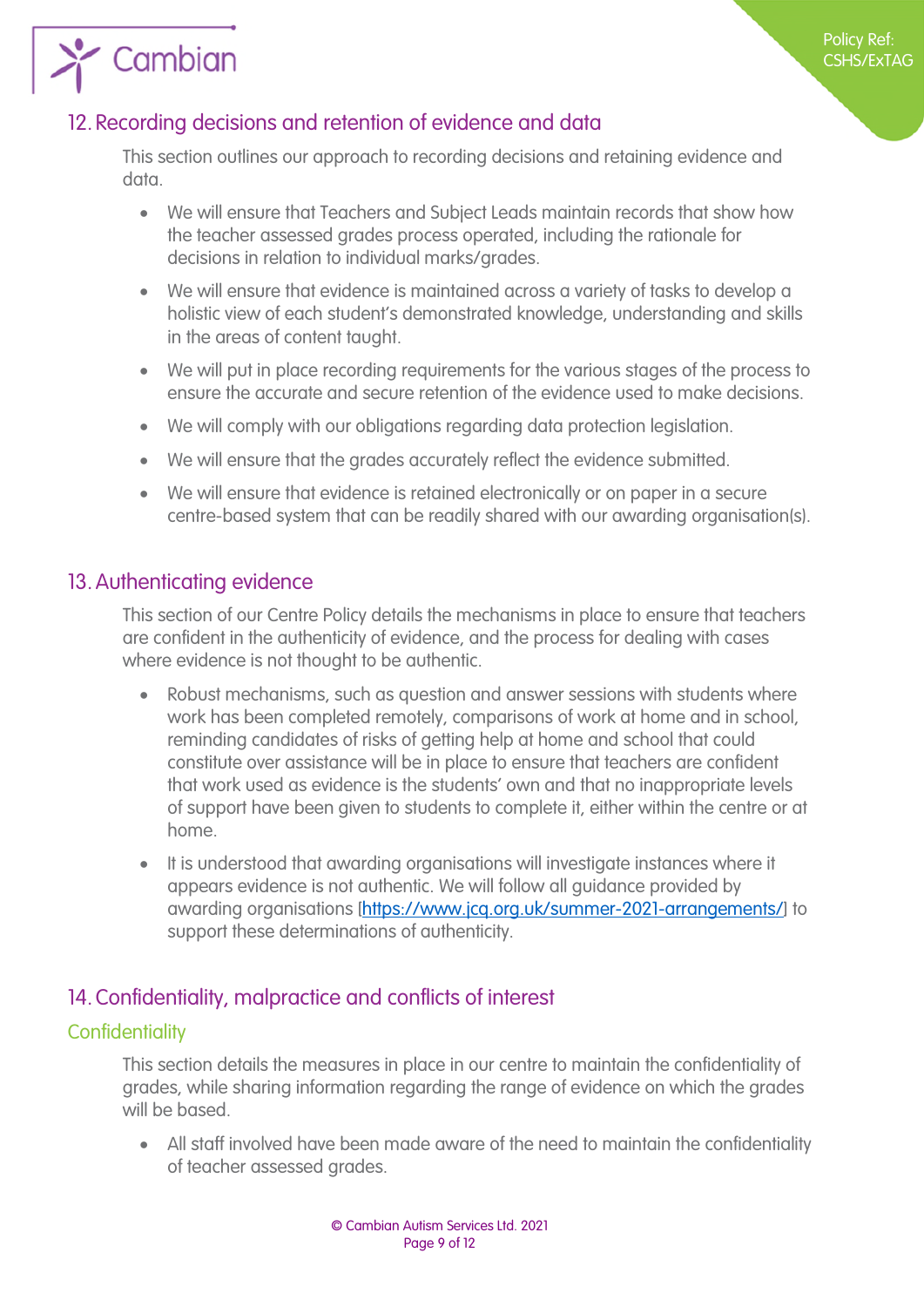

 All teaching staff have been briefed on the requirement to share details of the range of evidence on which students' grades will be based, while ensuring that details of the final grades remain confidential.

Policy Ref: CSHS/ExTAG

 Relevant details from this Policy, including requirements around sharing details of evidence and the confidentiality requirements, have been shared with parents/guardians.

#### <span id="page-9-0"></span>**Malpractice**

This section details the measures in place in our centre to prevent malpractice and, where that proves impossible, to handle cases in accordance with awarding organisation requirements.

- Our general centre policies regarding malpractice, maladministration and conflicts of interest have been reviewed to ensure they address the specific challenges of delivery in Summer 2021.
- All staff involved have been made aware of these policies, and have received training in them as necessary.
- All staff involved have been made aware of the specific types of malpractice which may affect the Summer 2021 series including:
	- o breaches of internal security;
	- o deception;
	- o improper assistance to students;
	- o failure to appropriately authenticate a student's work;
	- o over direction of students in preparation for common assessments;
	- o allegations that centres submit grades not supported by evidence that they know to be inaccurate;
	- o centres enter students who were not originally intending to certificate a grade in the Summer 2021 series;
	- o failure to engage as requested with awarding organisations during the External Quality Assurance and appeal stages; and
	- o failure to keep appropriate records of decisions made and teacher assessed grades.
- The consequences of malpractice or maladministration as published in the JCQ guidance: JCQ Suspected Malpractice: Policies and Procedures and including the risk of a delay to students receiving their grades, up to, and including, removal of centre status have been outlined to all relevant staff.

#### <span id="page-9-1"></span>Conflicts of Interest

This section details our approach to addressing conflicts of interest, and how we will respond to such allegations.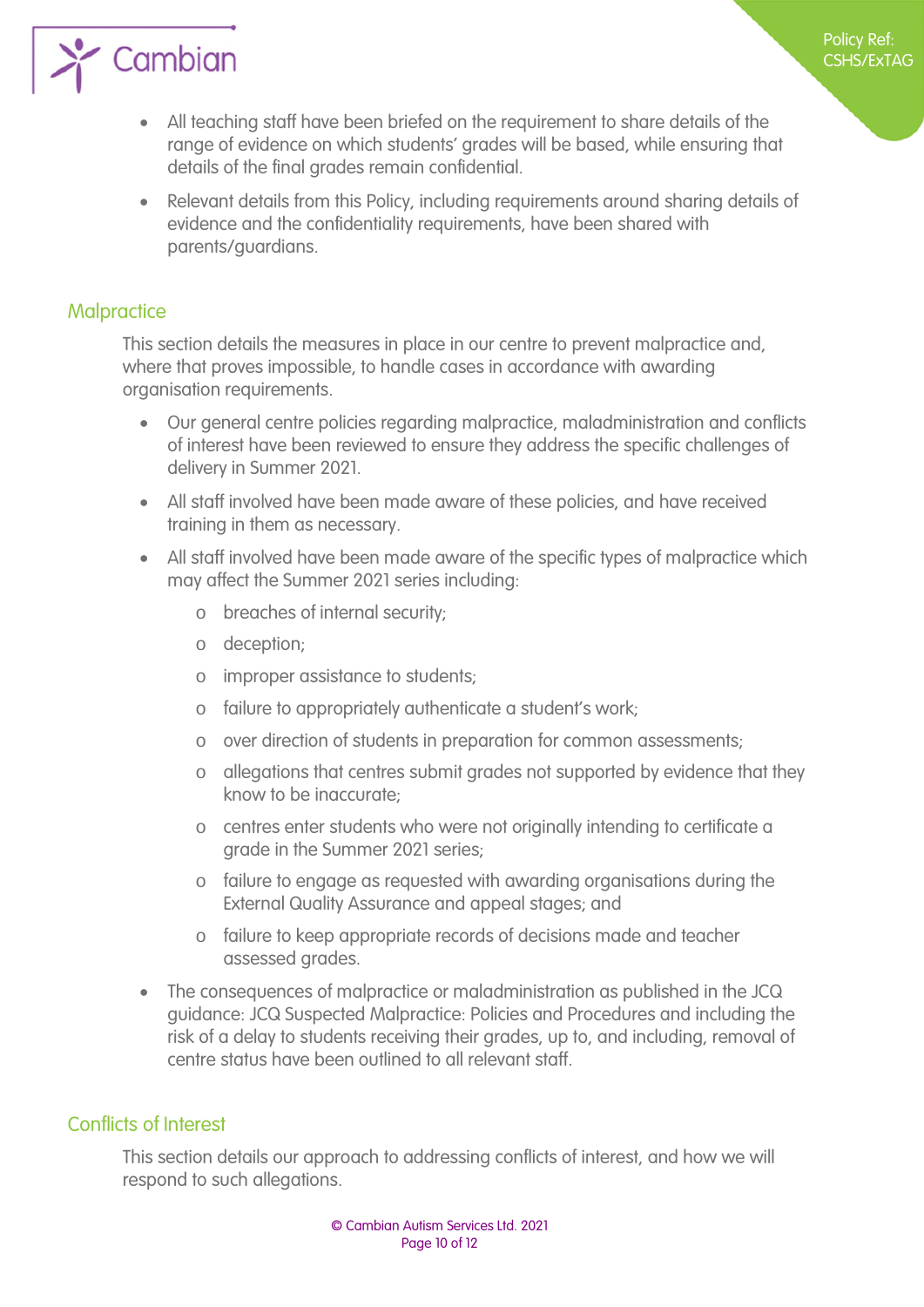

 To protect the integrity of assessments, all staff involved in the determination of grades must declare any conflict of interest such as relationships with students to our Head of Centre for further consideration.

Policy Ref: CSHS/ExTAG

- Our Head of Centre will take appropriate action to manage any conflicts of interest arising with centre staff in accordance with the JCQ documents - General Regulations for Approved Centres, 1 September 2020 to 31 August 2021.
- We will also carefully consider the need if to separate duties and personnel to ensure fairness in later process reviews and appeals.

#### <span id="page-10-0"></span>15. External Quality Assurance

This section outlines the arrangements we have in place to ensure the relevant documentation and assessment evidence can be provided in a timely manner for the purposes of External Quality Assurance sampling, and that staff can be made available to respond to enquiries.

- All staff involved have been made aware of the awarding organisation requirements for External Quality Assurance as set out in the JCQ Guidance.
- All necessary records of decision-making in relation to determining grades have been properly kept and can be made available for review as required.
- All student evidence on which decisions regarding the determination of grades has been retained and can be made available for review as required.
- Instances where student evidence used to decide teacher assessed grades is not available, for example where the material has previously been returned to students and cannot now be retrieved, will be clearly recorded on the appropriate documentation.
- All staff involved have been briefed on the possibility of interaction with awarding organisations during the different stages of the External Quality Assurance process and can respond promptly and fully to enquiries, including attendance at Virtual Visits should this prove necessary.
- Arrangements are in place to respond fully and promptly to any additional requirements/reviews that may be identified as a result of the External Quality Assurance process.
- Staff have been made aware that a failure to respond fully and effectively to such additional requirements may result in further action by the awarding organisations, including the withholding of results.

#### <span id="page-10-1"></span>16. Results

This section details our approach to the issue of results to students and the provision of advice and guidance.